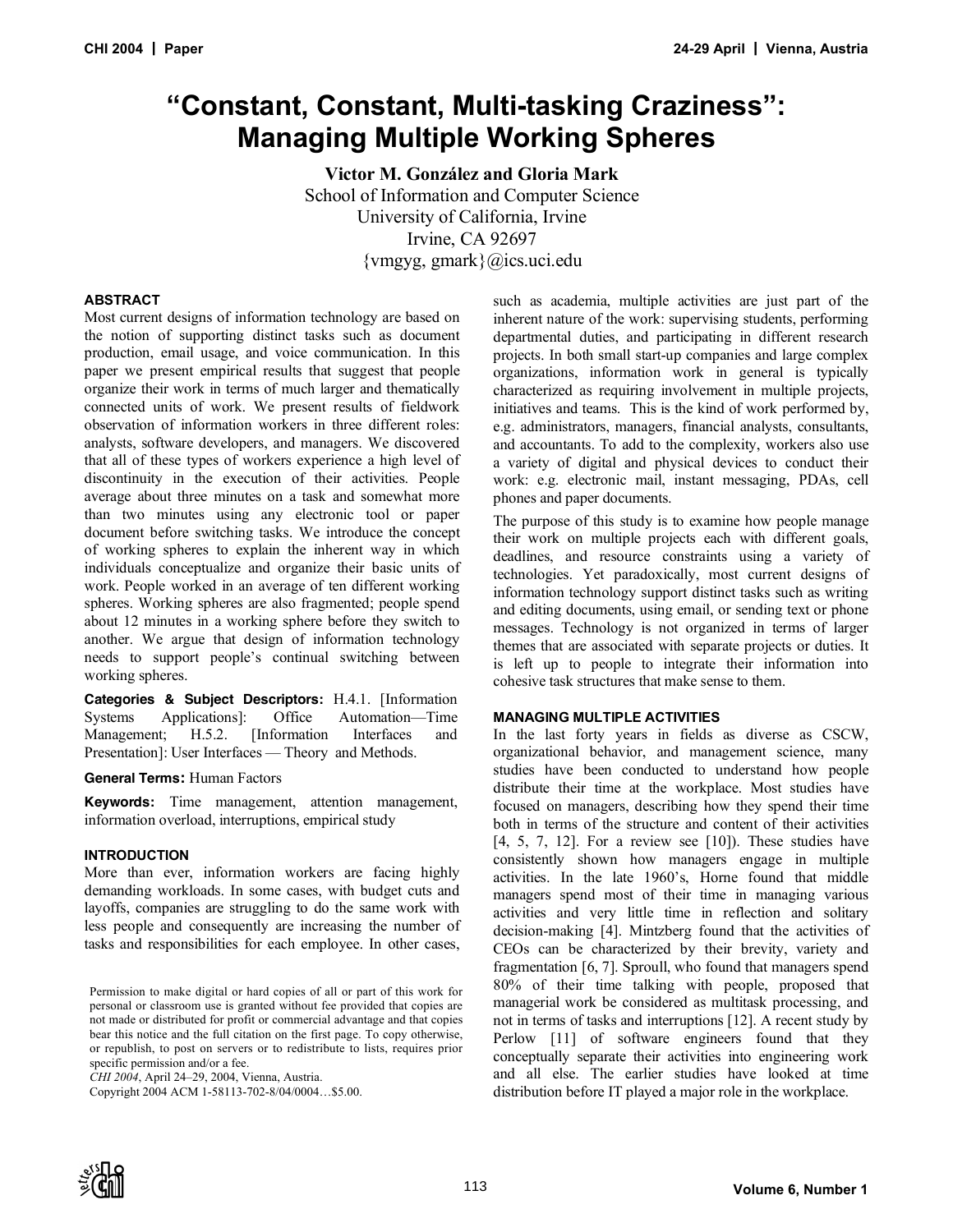Another line of studies has examined the nature of interruptions. Gillie and Broadbent [3] found that the nature and complexity of an interruption affects how much performance will be disrupted. Surprisingly, O'Connaill and Frohlich [9] found that 41% of the time people do not resume their original task after an interruption. Interruptions have been found to be beneficial as well as disruptive [5].

Taken together, these studies show high amounts of interruptions in information work. However, we maintain it is not only interruptions that tax an individual, but also the process of frequently switching activities. Though the popular and academic press has given much recent notice to the "attention economy", there has been a lack of empirical studies to understand how people actually switch between activities and use of paper and digital devices in the workplace. To our knowledge, no study has ever focused on the role of information technology as people switch between work activities. Our study differs from these earlier studies of time distribution in that we are studying people in a very technology-rich environment. We explore to what extent work and use of tools in a technology-rich setting is fragmented and we examine the strategies that people use to maintain continuity in their work.

# **RESEARCH SETTING AND METHODOLOGY**

In order to gain a detailed understanding of how information workers manage multiple activities we conducted an observational study at  $\overline{\text{ITS}}^1$ , an investment management company located on the west coast of the U.S. ITS acts as an outsourcer, providing information technology and accounting services for a major fund manager. Given the size and extent of operations performed by their current client, ITS services only this company. More than 250 employees work at the ITS branch where we conducted the study. We concentrated our work on the day-to-day operations of one team that we call the JEB team. JEB is in charge of developing, testing and supporting major financial software modules to be used by the client. Twenty-five information workers form the team including software developers, database administrators, financial analysts, and managers.

JEB supports the client by guaranteeing at all times the transmission, validation and booking of all the financial transactions performed by brokers in the U.S., Europe and Asia. The JEB team also acts as an intermediary between the client and a financial market information company that provides financial terminals and transaction support. Records of transactions are accessed through applications developed by JEB and used by other teams within ITS, who are in charge of the accounting system and daily consolidation with banks.

Twenty-two members of the JEB team work in cubicles in an open office environment; three have their own offices. Each individual has a cubicle with a networked computer, phone

unit, and resources such as books, binders, stationary, etc. They all have commercial email and activity management tools. Six individuals have a financial terminal to monitor the status of transactions and they can perform tests for the software modules they develop. Printer and fax machines are shared and are located at the end of an aisle.

This kind of open office setting allows team members to interact and communicate easily with other colleagues even without the need to move from their own cubicles. It is common that people chat with each other through the walls, or even walk over to join conversations in other cubicles. At the same time, the height of the cubicles is high enough to provide privacy for the occupants. The employees generally concentrate on their work within the cubicle.

## **Methodology**

The study was based on two main ethnographic techniques: participant observation and use of long interviews. The level of detail required for our research demanded that we be able to capture the details of the informant's behavior with respect to the structure and the content of the activities that they performed. We felt that indirect observation techniques such as asking subjects to keep diaries or to generate estimates of activities at the end of the day would be less appropriate as they would be disruptive and inaccurate. Also, videotaping was not permitted by ITS. Thus we decided to use a "shadowing" observation technique similar to the ones used in previous time management studies [11, 12]. In our case, the researcher sat with the informant at her cubicle and followed her, whenever possible, to meetings or other activities. The researcher sat just behind the informant where it was possible to fully observe what she did and to some extent to be able to read documents displayed on the computer screens, the ID caller display on the phone unit, the content of print outs, sticky notes and binders on the desk, etc.

Whenever the individual performed an action such as opening a computer application, making a phone call, writing down a note on her planner or pulling a paper note from the cubicle wall, the researcher annotated the time (to the second) and other details of the event. All interactions with others were also documented, including details about the topic of the conversation, documents used and persons involved. The researcher was very careful to capture as much detail as possible. Whenever something was not clear, the researcher noted it and asked the informant at the end of the day. Inspired by Mintzberg's structured observation method [6], we designed an activity tracking log where we transcribed the observation notes collected during the day. In the tracking log we included the time stamps, data about the type of event (e.g. "responding email to AMX", or "modifying the Java code for CEW module), the resources using during the action (e.g. phone, Excel, planner, sticky note, calendar), and the people participating in the event. The tracking logs were used in the analysis. A total of 477 hours was spent in observation at the field site.

-

<sup>&</sup>lt;sup>1</sup> This name, and all other names, are pseudonyms.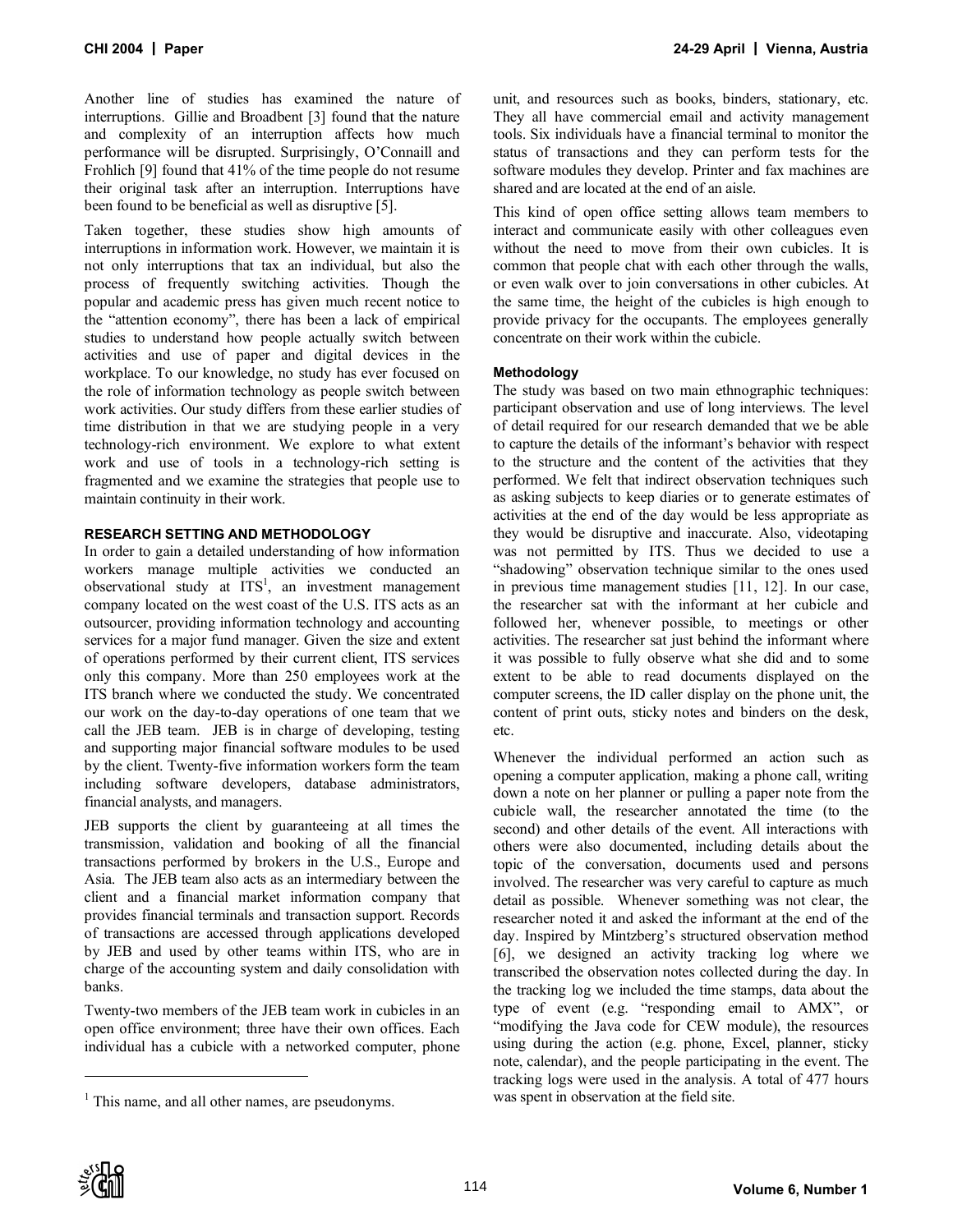Fourteen people were observed over a seven-month period. Each person was observed for a period of three and a half days. The first half day was used to get familiar with their activities and their working style. For the next three days formal data collection was done and the average time of formal observation for each individual was 26 hours. Some days after the observation we conducted a two-hour semistructured long interview where we asked about their activity management strategies and about some of the events that happened during the observation. Those interviews were tape-recorded and transcribed. We also collected documents such as email print outs, project descriptions, group calendars and software specifications. Using a grounded theory approach [13] we analyzed our data to understand how individuals spend their time, the usage of digital and physical artifacts, the different kind of interactions and how activities switch throughout the day.

Our study started with a period of ten non-consecutive days of observation of one of the managers to become familiar with the practices, projects and people related with the JEB team. His location in the office and his position in the organization's hierarchy allowed us to gain a good overview in the early stages of the study. This observation was also useful for the other team members because they gradually became used to the researcher's presence.

# **The employees**

Among the fourteen team members observed, six of these were business analysts who were the main point of contact with the client both for specifying long-term requirements and for reporting problems during the daily operation of the systems. Four team members were developers who were more involved in the actual design and implementation of software modules. Four individuals were managers who coordinated and planned the work of other team members, as well as interacting with the client and providers.

# **RESULTS: THE NATURE OF INFORMATION WORK**

# **An overview of the data**

We begin by dividing our data into five main groups of events in order to compare our results with those of earlier studies [4-6, 12] (see Table 1). Deskwork, which is defined as the time that individuals work with computers, and other physical artifacts, clearly consumes a main portion of the day. Our results reveal more time spent in deskwork compared to earlier non-intensive IT environments, and is most similar to Hudson's data [5] of managers in IT-rich environments. Unscheduled meetings (going to other cubicles, people entering cubicles, or chatting through the wall) constitutes the second largest category. This is not surprising if we consider how easy is for the JEB members to walk to another cubicle or to chat from their own. On the average, our informants spent less time in formal planned meetings which is consistent with Panko's observation about the relationship between upper hierarchical role and more time spent in meetings [10]. We studied analysts, developers and managers, while the other studies focused on managers.

The Other category includes time for lunch, personal activities (e.g. getting coffee alone), and non-identified activities outside the cubicle.

In summary, our data describes individuals who spend much of their time in cubicles and have a high level of informal interaction with nearby colleagues.

|                              | $\%$ time | Avg.<br>time/day<br>(s.d.) | Horne<br>$1965^a$ | Minzt-<br>berg<br>1970 <sup>a</sup> | <b>Sproull</b><br>$1984$ <sup>a</sup> | <b>Hudson</b><br>$2002^b$ |
|------------------------------|-----------|----------------------------|-------------------|-------------------------------------|---------------------------------------|---------------------------|
| Desk<br>work                 | 36.6      | 3:10:40<br>(1:22:51)       | 26%               | 22%                                 | 19%                                   | 42%                       |
| Phone                        | 5.8       | 0:30:22<br>(0:19:14)       | 9                 | 6                                   | 13                                    |                           |
| E-mail                       | 9.2       | 0:47:46<br>(0:21:18)       |                   |                                     |                                       |                           |
| Sched-<br>uled<br>meetings   | 14.4      | 1:14:58<br>(1:17:40)       | 10                | 59                                  | 34                                    | 27                        |
| Unsched-<br>uled<br>meetings | 18.9      | 1:38:40<br>(0:40:31)       | 55                | 10                                  | 34                                    | 19                        |
| Other                        | 15.1      | 1:18:39<br>(0:34:26)       |                   | 3                                   |                                       |                           |
| <b>Total</b>                 | 100%      | 8:41:05<br>(1:03:08)       | 100%              | 100%                                | 100%                                  | $88\%$ <sup>2</sup>       |

<sup>a</sup> Pre-email study <sup>b</sup> Post-email study

<sup>1</sup> Includes time spent on cell phones

 $2^{\circ}$  For this study 12% of the time subjects were "to busy to respond"

Table 1: Average percentage of time spent on activities in current study compared to previous studies (hour:min:sec).

## **The fragmented nature of information work**

Since the first days at the site we noticed that it was a very fast-paced environment with multiple conversations, telephones ringing constantly and people walking unannounced into other cubicles or calling through the walls. The high monetary value of information that the team manages plays an important role in shaping the work rhythm, as one analyst explained: *"[The client] expects 100% accuracy. They don't want 99.9%. A lot of people think: 'Oh, we can fix it tomorrow'. ITS does not work like that. In this kind of industry you have to correct it right away. Every time with one issue is like a major issue. You know, every trade is a minimum of a million bucks.*"

We also noticed that the nature of their work was characterized by a constant switching among physical and digital artifacts as well. Their work could be described as chains of short-term events. We coded our data into events that we defined as *any continuous use of a device or engagement in an interaction with other individuals* (e.g. phone conversation, using a spreadsheet with the PC, annotating documents, or talking "through the wall"). Following Sproull [12], we considered that in any particular event neither the structure nor the content changes. Table 2 shows the average time spent on an event per person, per

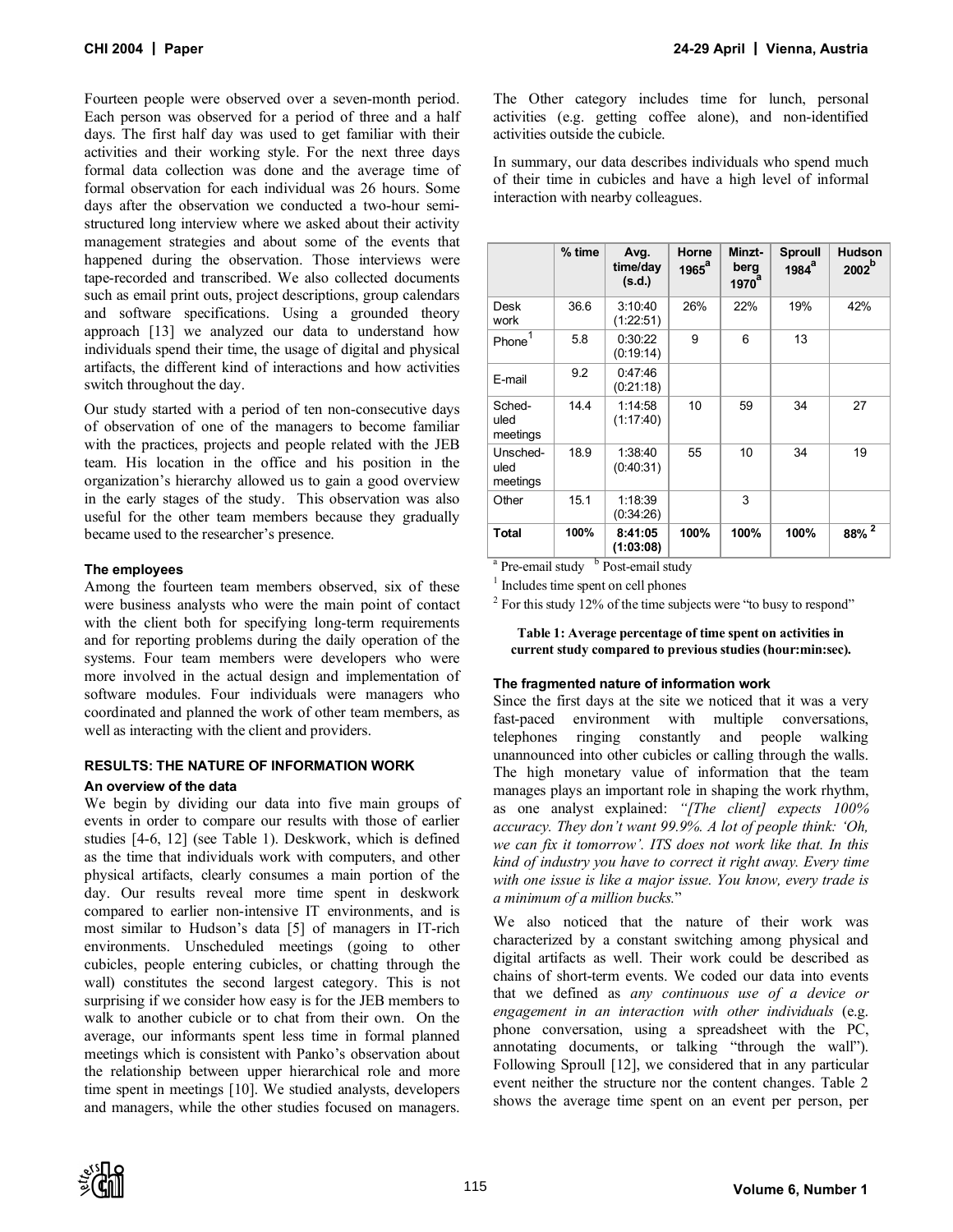day, for all three roles combined (analyst, developer, managers). This time reflects the amount of time that people spent in *continuous uninterrupted work* on events.

| <b>Events</b>                                         | % entire<br>day | Avg.<br>Time/Day<br>(sd) | Avg. Time/<br>Event (sd) |
|-------------------------------------------------------|-----------------|--------------------------|--------------------------|
| Using phone                                           | 5.83            | 0.30.22<br>(0:19:14)     | 0:02:25<br>(0:00:42)     |
| Using email                                           | 9.17            | 0:47:46<br>(0:21:18)     | 0:02:22<br>(0:00:27)     |
| Using $PCs^2$                                         | 29.48           | 2:33:36<br>(1:11:23)     | 0:02:53<br>(0:01:10)     |
| Using paper documents/books                           | 6.80            | 0:35:25<br>(0:29:48)     | 0:01:47<br>(0:00:31)     |
| Using other tools                                     | 0.31            | 0:01:38<br>(0:03:08)     | 0:01:04<br>(0:00:15)     |
| Talking through the walls                             | 2.94            | 0:15:18<br>(0:14:12)     | 0:01:40<br>(0:00:24)     |
| Interacting with people in their<br>own cubicle       | 6.88            | 0:35:53<br>(0:29:25)     | 0:03:34<br>(0:01:57)     |
| Formal meetings                                       | 14.39           | 1:14:58<br>(1:17:40)     | 0:41:47<br>(0:12:46)     |
| Going to other cubicles                               | 9.11            | 0:47:29<br>(0:27:21)     | 0:07:37<br>(0:03:24)     |
| Other (unknown, personal)                             | 15.09           | 1:18:39<br>(0:34:26)     | 0:17:27<br>(0:06:27)     |
| All events<br>except "Formal<br>meetings" and "Other" | 70.52%          | 0:45:56<br>(0:52:03)     | 0:03:08<br>(0:02:27)     |
| All events total                                      | 100%            | 0:52:07<br>(0:55:25)     | 0:08:55<br>(0:13:23)     |

<sup>1</sup> Includes time spent on cell phones  $\frac{2}{3}$  Includes both PCs and financial terminals – does not include email.  $\frac{3}{3}$  'Other tools' include: handheld calculator, planners, and address

books

#### Table 2: Average continuous time spent on events before switching (hour:min:sec).

What was most surprising to us was that people spend on the average slightly over three minutes on an event (leaving out formal meetings, unknown, and personal events) before another event is initiated. An ANOVA between analysts, developers, and managers shows no significant difference for all but two of the events. We found a trend that developers participate in shorter formal meetings (mean=30 min. 16 sec., sd=5 min. 54 seconds) compared with analysts and managers (combined mean=46 min. 23 sec., sd=11 min. 54 sec.), F(2,13)=3.4, p<0.07. A Tukey post-hoc test (95% confidence interval) however, shows no significant differences. Also we found that the three roles differ significantly in the continuous time spent using the computer,  $F(2,13)=6.74$ , p<0.01. A Tukey post-hoc test (95% confidence interval) showed that developers spend significantly more time using a PC (mean=4 min. 0 sec., sd=29 sec.) compared with managers (mean=1 min. 58 sec., sd=46 sec.). Four minutes on the PC before being interrupted or switching events is still quite a short period of time for developers.

People spend an average of less than two and a half minutes reading email before they switch to another event, or are interrupted. The data also show, that in fact, people spend

very little time in one continuous stretch when they engage in any kind of informal interaction with another person (combined mean=4 min. 29 sec., sd= 3 min. 23 sec.).

| <b>Device</b>                         | % entire<br>day | $%$ of<br>device<br>usage<br>only | Avg. Time/<br>Day (sd) | Avg. Time/<br>Event (sd) |
|---------------------------------------|-----------------|-----------------------------------|------------------------|--------------------------|
| PC <sup>1</sup>                       | 37.01           | 72.37                             | 3:12:52<br>(1:13:48)   | 0:02:52<br>(0:00:51)     |
| Financial<br>terminals <sup>*</sup>   | 1.64            | 3.19                              | 0:16:59<br>(0:13:13)   | 0:01:20<br>(0:00:36)     |
| Paper documents<br>and formats        | 5.01            | 8.92                              | 0:26:06<br>(0:22:21)   | 0:01:33<br>(0:00:28)     |
| Books, manual and<br>other references | 1.79            | 3.50                              | 0:09:20<br>(0:12:16)   | 0:01:57<br>(0:00:55)     |
| Hand-held<br>calculator               | 0.05            | 0.10                              | 0:01:13<br>(0:01:29)   | 0:00:48<br>(0:00:18)     |
| Daily-Monthly<br>planner (paper)      | 0.19            | 0.38                              | 0:04:40<br>(0:04:18)   | 0:00:50<br>(0:00:15)     |
| Address books<br>(paper)              | 0.07            | 0.14                              | 0:01:45<br>(0:03:04)   | 0:01:00<br>(0:00:42)     |
| Phone unit                            | 5.16            | 10.08                             | 0:26:52<br>(0:18:23)   | 0:02:17<br>(0:00:43)     |
| Cell Phone                            | 0.67            | 1.31                              | 0:04:53<br>(0:06:06)   | 0:04:13<br>(0:04:24)     |
| 4<br>All devices                      | 51.59%          | 100%                              | 0:44:57<br>(1:13:27)   | 0:02:11<br>(0:01:52)     |

 $1$ Includes using email  $2$ <sup>2</sup>Only seven informants have terminals.  $3$ Only three informants used each of these.  $4$ Weighted average

#### Table 3: Average time usage per device per person (hour:min:sec).

Looking closer at the usage of the different information artifacts, we can clearly see how a short-term duration usage pattern prevails across different technologies. Table 3 shows the length of time that people spent using different electronic devices and paper documents before they were interrupted or switched to another activity. People spent an average of 2 min. 11 sec. working with any device or paper before they switched to another device or event.

An ANOVA between the three different roles shows a significant difference in phone use  $(F(2,13)=7.09, p<0.1)$ . A Tukey post-hoc analysis (95% confidence interval) shows that developers (mean=10 min. 13 sec., sd=3 min. 55 sec.) speak significantly less time on the phone per day than analysts or managers (combined mean=33 min. 32 sec., sd=11 min. 27 sec.). With the exception of PC use described in Table 2, no other significant differences between roles were found.

# **Working Spheres: a practical unit of work**

Our data so far conveys the very short-term nature of interactions with people and devices, and shows how people constantly switch between different events. In formal interviews and informal comments, the informants confirmed this behavior as typical in their day and pointed out that it does not always mean it is detrimental for their work. Constant switching at the level of events is not challenging

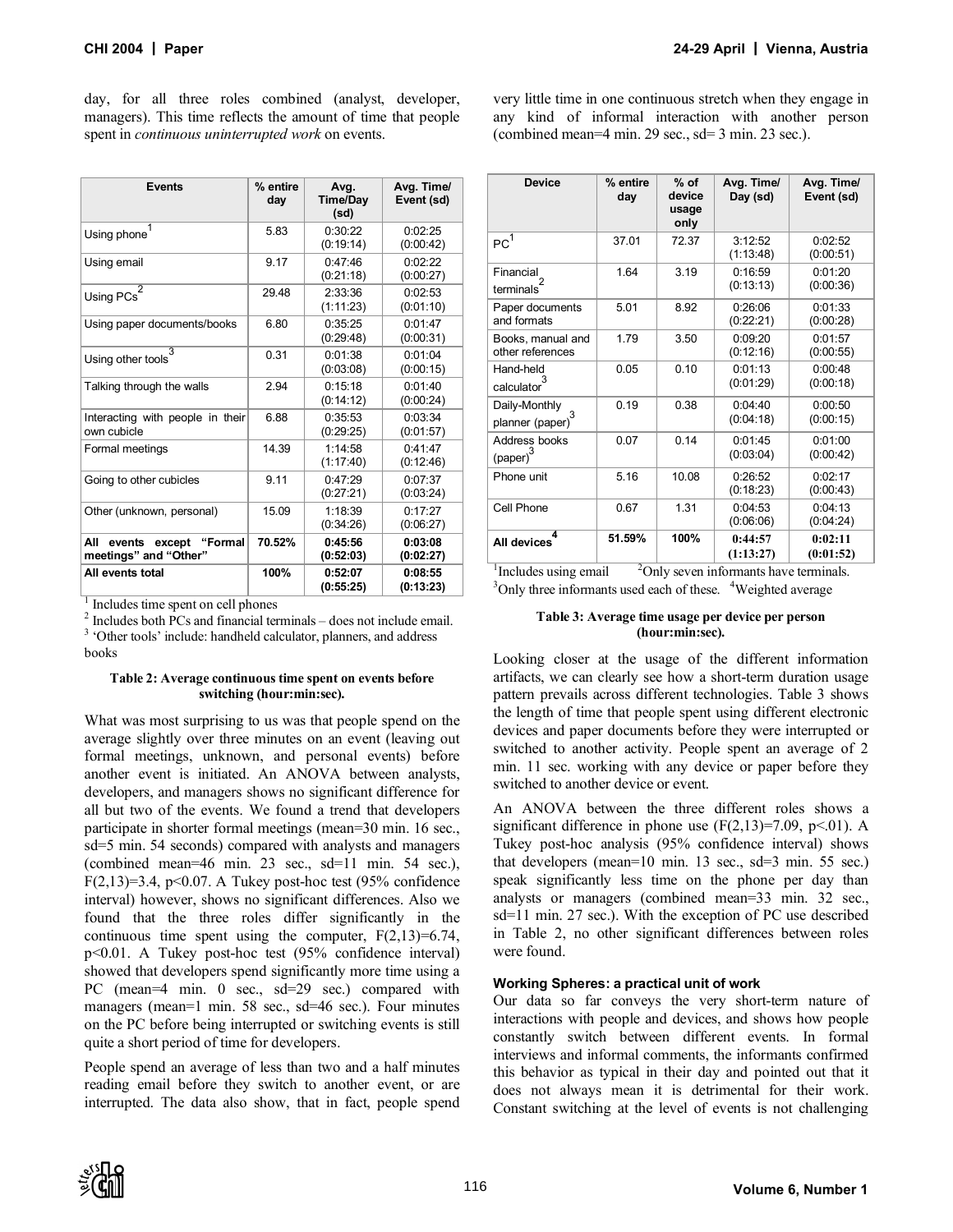per se; it is the switching at higher levels of activity that we envision can be problematic.

We decided to examine how often people switch between what we consider to be higher levels of activity, such as projects, of which events are a subset. Observations gave us the opportunity to understand the different ways in which individuals define, delimit and differentiate their activities. Many times during observations, comments arose about their working on "the TRK stuff" or the "the R6 spec" or the "Clear Quest app", or "Bill is over the Commercial Paper thing". We analyzed our data (photocopies, email printouts, documents, pictures, observation notes, tracking logs, and transcripts). This led us to emerge with the grounded concept of *working sphere* which describes higher levels of units of work or activities that people divide their work into on a daily basis.

| Type of<br><b>WS</b>                    | Condition | Average<br>WS/day (sd) | Avg. Time/<br>WS (sd)    | Avg. Time /<br>segment<br>(sd) |
|-----------------------------------------|-----------|------------------------|--------------------------|--------------------------------|
| Central                                 | Default   | 5.00(1.90)             | 0:46:57<br>(1:02:40)     | 0:12:52<br>(0:11:41)           |
|                                         | Urgent    | 1.00(1.15)             | 0:39:38<br>(0:45:45)     | 0:15:42<br>(0:11:01)           |
| Peripheral                              | Default   | 2.90(1.76)             | 0:15:10<br>(0:22:02)     | 0:08:53<br>(0:09:26)           |
|                                         | Urgent    | 0.90(1.10)             | $0.11 - 40$<br>(0:11:03) | 0:07:16<br>(0:07:14)           |
| <b>Metawork</b>                         | --        | 1(0.0)                 | 0.44.29<br>(0:29:34)     | 0:06:22<br>(0:03:59)           |
| Personal                                | --        | 1(0.0)                 | 1:05:13<br>(0:32:48)     | 0:48:38<br>(0:30:13)           |
| Unknown                                 |           | 1(0.0)                 | 1.22.24<br>(0:55:31)     | 0:12:00<br>(0:10:06)           |
| Central<br>and<br>Peripheral<br>WS only |           | 9.81(3.39)             | 0:33:32<br>(0:50:59)     | 0:11:28<br>(0:10:54)           |
| All                                     | All       | 12.81 (3.39)           | 0:40:41<br>(0:50:58)     | 0:13:49<br>(0:16:14)           |

#### Table 4. Avg. no. of working spheres (WS) per person, and avg. time spent in each WS per day (hour:min:sec).

We define a working sphere as a set of interrelated events, which share a common motive (or goal), involves the communication or interaction with a particular constellation of people, uses unique resources and has its own individual time framework. With respect to tools, each working sphere might use different documents, reference materials, software, or hardware. It is the whole web of motives, people, resources, and tools that distinguishes it from other working spheres. Examples of working spheres of the JEB team include a training effort for new UNIX programmers, an implementation of a new feature in a compliance module, a trip to a regional Park for JEB teammates, or the documentation of modules.

We characterized working spheres in two main ways: with respect to the importance or centrality that they hold for the individual, and with respect to the way that they are handled.

Working spheres can be shared with others which means that the same sphere can have different importance for different people. We identify two main levels of engagement with a working sphere: central and peripheral. A working sphere is central when it is of primary importance for an individual; otherwise it is peripheral. Working spheres are also handled in two basic ways: as urgent cases that have to be solved right away or as default cases that involve expected work with expected time schedules. The same working sphere can vary at times between being urgent (when something goes wrong) or involving its expected state of affairs. We identified and counted the number of working spheres in which each of our informants was involved in during the three days of observation and measured the length of time they spent in each. Table 4 shows the results.

We identified that each person worked on an average of ten working spheres per day, during the three days of our observation. (Note that we observed a three-day "slice of time", so it is possible that we did not count all the working spheres that an individual might have). Table 4 shows that individuals clearly spend more time in working spheres which are central to their work. Work in peripheral working spheres generally involves answering questions or providing feedback. An individual spent about 33 min. 32 sec. per working sphere; however it does not occur as a continuous period of time. Instead the individual attends to a working sphere in small periods of time that we call *segments*. People frequently switch from one working sphere segment to another. Table 4 shows that the actual average duration of a working sphere segment is quite short (11 min, 28 sec.). An ANOVA between analysts, developers, and managers showed no significant differences in working sphere segment length.

| Condition   | Type of W.S. | Av. Time p/ segment<br>(S.D.) |
|-------------|--------------|-------------------------------|
| Central     | Default      | 0:14:13(0:12:55)              |
|             | Urgent       | 0:16:24(0:12:25)              |
| Peripheral  | Default      | 0:09:03(0:09:38)              |
|             | Urgent       | 0:07:41 (0:07:30)             |
| <b>Both</b> | All          | 0:12:18(0:11:53)              |

Table 5. Avg. time per WS segment without "nonsignificant" disruptions (hour:min:sec).

# **Metawork**

Individuals spend part of their day on a set of activities that is not connected with any specific working sphere but rather related to the management of all of them. We call these activities *metawork*. People periodically conduct metawork throughout the day, which involves coordination, checking activities, organizing email, organizing their desk at the start or end of a working day, and catching up with teammates on what they have missed. People spend an average of 44 1/2 min. per day conducting metawork, and similar to working

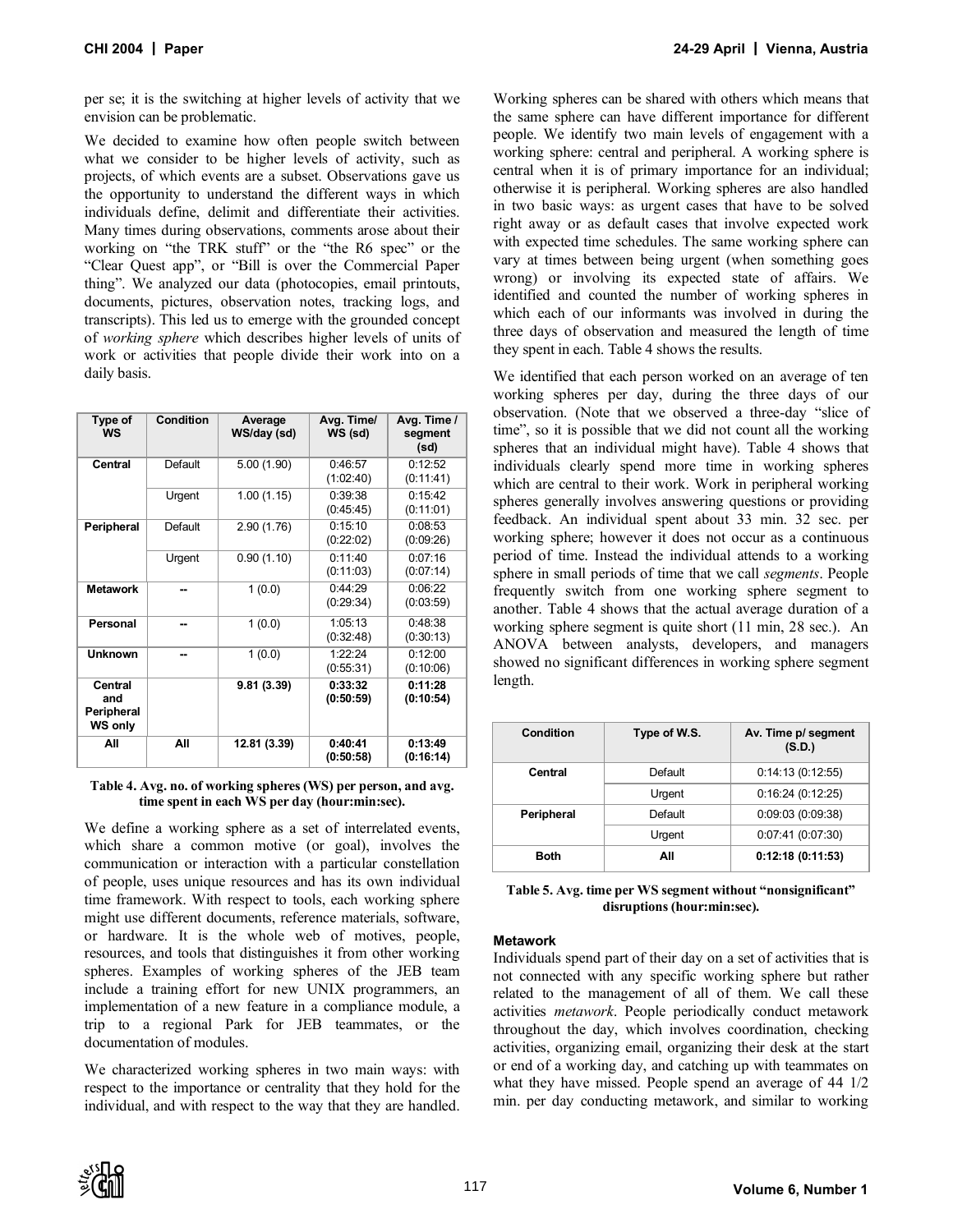spheres, this work is also conducted in shorter chunks of about six and a half minutes at any one time (see Table 4). Generally, we found that individuals engage in metawork whenever they conclude large activities, or when they return from a meeting.

# **Working spheres without "nonsignificant" disruptions**

We noticed that our informants, sometimes while working in one working sphere, were interrupted by work from another working sphere, switched to the second sphere briefly, and then resumed work in the first sphere. Examples of this can be when somebody brings a document to be signed, or when they get a quick call. We realized that some disruptions are not significant and would not introduce a large overhead to resume work. We conducted a further analysis of our data where we explored the effects of disregarding short distractions on the segment length. We used a criteria of two minutes after reviewing the data and decided that this would make a feasible heuristic to begin with. We then coded the data also considering how much attention the disruption required. For example, a disruption from a central working sphere required more concentration than from a peripheral working sphere. Thus, a segment was considered as "continuous" even if people turned to another working sphere for less than two minutes. Table 5 shows that even after removing what we consider "nonsignificant" disruptions, people still spent only a short average time in a working sphere segment (somewhat more than 12 minutes).

## **External and internal interruptions**

People can switch to a different working sphere or they can be interrupted. About two-thirds of the time people resume work in their working sphere after interruption. Most "significant" interruptions can range from two minutes up to 40 minutes. About one-third of the time people switched to another working sphere without returning to the first working sphere. In some cases, for example, when deadlines are similar, people move back and forth between working similar, people move back and form between working<br>spheres. In general, interruptions could be categorized into two main groups: Internal and External, following [8]. An Internal interruption refers to self-initiated switching among working spheres. An External interruption is a condition in the environment that motivates switching. In Table 6 we can see some of the actions that resulted from internal interruptions (e.g. making a phone call or leaving the cubicle) as well as kinds of external interruptions (e.g. a person enters the cubicle).

Our data confirms previous studies indicating that people interrupt themselves as often as they are interrupted [12]. Our informants continually switched on their own volition to another working sphere and most internal interruptions were due to people leaving their cubicle to interact with other individuals. With external interruptions, individuals switch between working spheres more often due to verbal-based interruptions (such as visitors or phone calls) than to notification mechanisms from their e-mail or voice mail.

|                 | <b>Type</b>                  | Average<br>Interruptions<br>per day (S.D) | $%$ all<br>types | Internal /<br><b>External</b> |
|-----------------|------------------------------|-------------------------------------------|------------------|-------------------------------|
| Internal        | Checking/Using<br>Paper Docs | 0.52(0.86)                                | 1.87             | 49.11%                        |
|                 | Checking/Using<br>Computer   | 1.54(1.47)                                | 10.98            |                               |
|                 | Talking t/wall               | 1.93(2.15)                                | 6.89             |                               |
|                 | Phone call                   | 1.14(1.56)                                | 4.09             |                               |
|                 | Email use                    | 1.04(1.47)                                | 740              |                               |
|                 | Leaves cubicle               | 5.00(2.56)                                | 17.87%           |                               |
| <b>External</b> | New email notif.             | 3.55(3.18)                                | 12.68%           | 50.89%                        |
|                 | Person arrives               | 6.00(3.03)                                | 21.45%           |                               |
|                 | Status on terminals          | 0.36(0.82)                                | 1.28%            |                               |
|                 | Phone ringing                | 2.62(2.01)                                | 9.36%            |                               |
|                 | Voice message light          | 0.19(0.45)                                | 0.68%            |                               |
|                 | Call through wall            | 1.33(1.75)                                | 4.77%            |                               |
|                 | Reminder<br>notification     | 0.19(0.40)                                | 0.68%            |                               |
| <b>Total</b>    |                              | 25.40 (8.23)                              | 100%             | 100%                          |

#### **Strategies for maintaining continuity in working spheres**

People employ strategies to help them maintain continuity as they continually switch between their working spheres. Most of our informants commented that their preference is to work in a single working sphere until the job is completed. However, this is rarely the case because interruptions (internal or external) lead people to switch their attention into different working spheres or urgent issues arise that lead people to switch working spheres. People develop strategies to adjust to the unpredictability of their environment, such as knowing they will need to respond to urgent requests.

Because frequent interruptions are expected we noticed that some of our subjects use special artifacts that help them to prioritize and maintain their attention over their working spheres. These artifacts function like containers in that they hold information about central working spheres. The information included in the artifact plays the role of a reminder and, as pointed out by Miyata and Norman [8], it both *signals* the working sphere to be attended to and *describes* with some detail what has to be remembered. The artifact is often updated across the day with results when work within a sphere has to be postponed.

The artifact takes on different forms, each providing different properties in terms of the signaling or descriptive power. A common implementation uses a special inbox folder in the email client to contain messages related to central working spheres to be attended to. Messages are from others or from the individual herself with summaries of other messages or other documents. A second form of the artifact used by three of our informants uses printouts of email messages. People keep piles on their desks with printouts of email messages or meeting notices generated by their team's scheduling system.

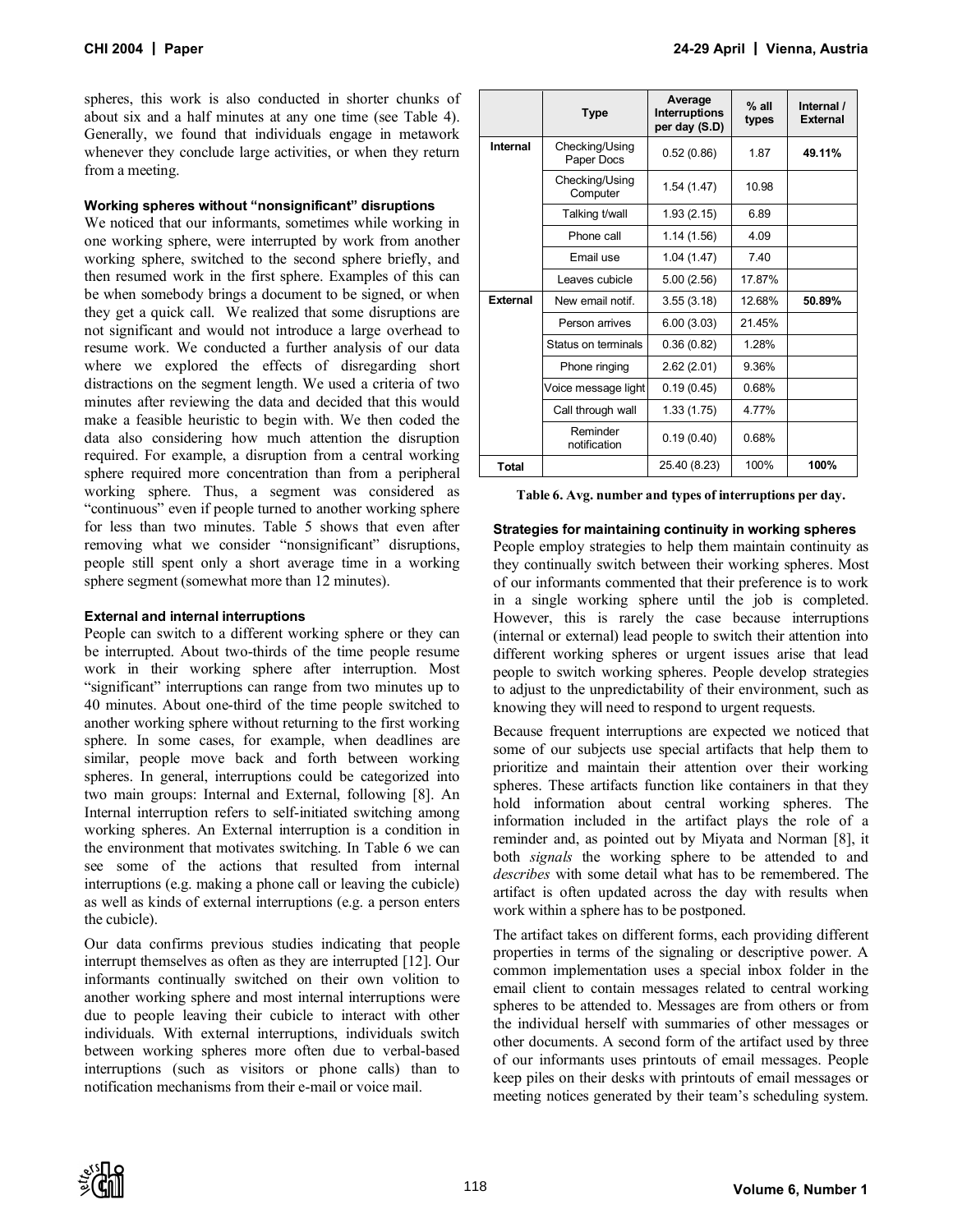On those printouts are annotations such as clarification notes or contact information. A third form of artifact relies on more traditional activity management tools. Two of our informants used planners extensively to manage their working spheres usually by integrating conversations or email messages into the planner. For each day they listed the central working spheres to cover and if necessary they transferred pending actions. A fourth form of artifact is the post-it note. One informant places up to seven notes with references to actions to be taken in different working spheres. The notes stay on the monitor shelf for as long as the working sphere lasts and are annotated to indicate the status of the working sphere. For instance, while working on a software update for one of his colleagues, an informant wrote down comments regarding progress in that working sphere (e.g. "Test PB patch DAN's PC –Waiting for AL").

# **DISCUSSION AND CONCLUSIONS**

Our study confirms what many of our colleagues and ourselves have been informally observing for some time: that information work is very fragmented. What surprised us was exactly how fragmented the work is. In a typical day, we found that people spend an average of three minutes working on any single event before switching to another event. Informal interactions average four and a half minutes each. Further, people spend on the average somewhat more than two minutes on any use of electronic tool, application, or paper document before they switch to use another tool. The longest duration of tool use is with PCs, yet this averages only slightly more than three minutes at any one time. One informant's quote used in the title of this paper captures the extent of this fragmentation of work.

We argue that it makes more sense to understand how time is distributed among *working spheres*, activities that are thematically connected for the individual. A working sphere consists of a string of events. We found that working spheres are also highly fragmented: people spend on the average eleven and a half minutes in continuous work on a project or theme before they switch to another. After removing what we considered to be "nonsignificant" disruptions, we found that these segments of time were not much longer, averaging somewhat longer than 12 minutes.

People interrupt their work themselves (internal interruptions) about as much as they are interrupted by external influences. Most interruptions are due to face-to-face interactions, similar to what O'Conaill and Frohlich [9] found. People are just as likely to interrupt themselves as to be interrupted by external sources. An interesting area for future research is to understand the reasons that lead information workers such as these to interrupt themselves so frequently.

We examined the work of people in three different roles: analysts, developers, and managers and found (except for PC use) that no significant differences existed in the fragmentation of their work. Our work expands on the past studies of time distribution [4,5,7,11,12] that looked only at

managers' work. We discovered that switching between multiple spheres of work is more pervasive.

Our results indicate that throughout their day, individuals are constantly moving from one topic to another and managing information streams from a myriad of sources. Our results build upon Sproull's claim [12] that managers are multi-task processors. We provide empirical data to show that people mostly spend very little continuous time on any single activity. We found that our informants' work can be described more specifically not as multi-task processing, but as requiring attentional resources to constantly change between different events, tools, and working spheres.

The three kinds of strategies that we found to manage different working spheres share some characteristics. First, they result from an explicit effort to help organize the work that has to be done. Information related to different working spheres is aggregated into a single type of artifact. Second, the prioritization of working spheres is not something that is explicitly indicated in the artifacts. The order in which information is listed or organized does not express an order of execution or importance. People prefer to talk of those items contained in the artifact as important items that need to be done. A third characteristic is that the artifacts always appear in a visible spot of the working space so they can be consulted constantly. For printouts and post-it notes, visibility is achieved by placing them within the normal field of view (e.g. nearby the keyboard). The inbox folders are located where they can be seen whenever email is used. For instance one of our subjects labeled his inbox "Z Immediate Attention Issues" so he would have it at the end of all his alphabetically-sorted inboxes. A final important characteristic is that individuals leave the artifacts only while the working sphere is active. When the working sphere is finished, items are transferred to other archives.

## **Implications for information technology design**

Current information technology is designed to support individual events such as word processing or e-mail use rather than to provide mechanisms to integrate the multiple information objects required by some working spheres. The design of information technology needs to consider how information workers switch constantly among working spheres. Mechanisms should be flexible to enable people to group particular documents and applications but at the same time there should be recognition that many applications are shared among working spheres (e.g. an e-mail client or scheduling tools). In particular, when working spheres use very different information resources and applications, it will be convenient to have mechanisms that save the state of the information device particular to that working sphere, making it easier to resume work. In contrast with a similar idea proposed by Bannon [1], we argue that we need to reexamine the role of artifacts such as notepads, post-its or planners and derive hybrid designs which include computerized and non-computerized tools.